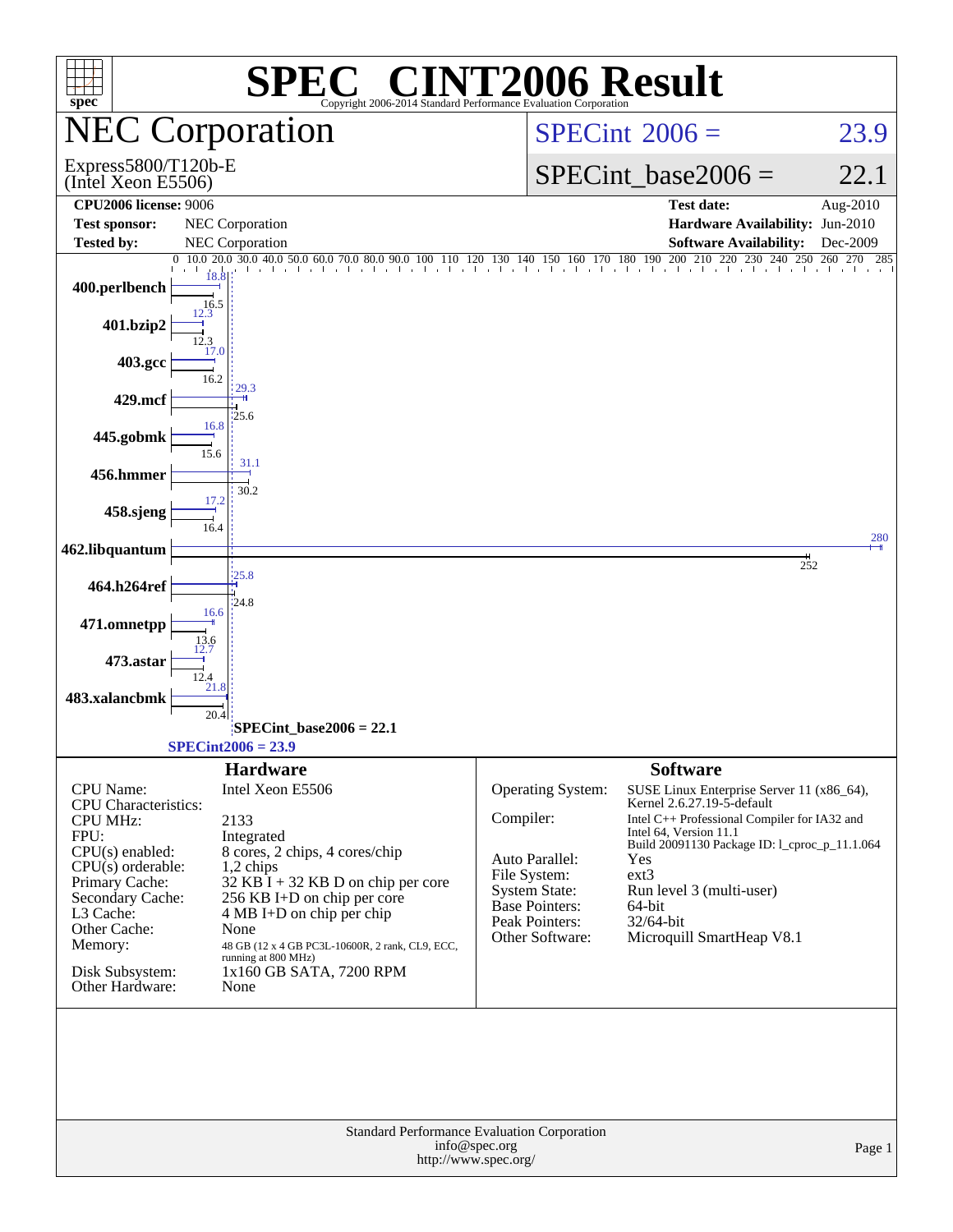

# NEC Corporation

#### (Intel Xeon E5506) Express5800/T120b-E

 $SPECint2006 = 23.9$  $SPECint2006 = 23.9$ 

#### SPECint base2006 =  $22.1$

**[CPU2006 license:](http://www.spec.org/auto/cpu2006/Docs/result-fields.html#CPU2006license)** 9006 **[Test date:](http://www.spec.org/auto/cpu2006/Docs/result-fields.html#Testdate)** Aug-2010 **[Test sponsor:](http://www.spec.org/auto/cpu2006/Docs/result-fields.html#Testsponsor)** NEC Corporation **[Hardware Availability:](http://www.spec.org/auto/cpu2006/Docs/result-fields.html#HardwareAvailability)** Jun-2010 **[Tested by:](http://www.spec.org/auto/cpu2006/Docs/result-fields.html#Testedby)** NEC Corporation **[Software Availability:](http://www.spec.org/auto/cpu2006/Docs/result-fields.html#SoftwareAvailability)** Dec-2009

#### **[Results Table](http://www.spec.org/auto/cpu2006/Docs/result-fields.html#ResultsTable)**

|                    | <b>Base</b>                                                                                              |              |                |              |                |       | <b>Peak</b>    |              |                |              |                |              |
|--------------------|----------------------------------------------------------------------------------------------------------|--------------|----------------|--------------|----------------|-------|----------------|--------------|----------------|--------------|----------------|--------------|
| <b>Benchmark</b>   | <b>Seconds</b>                                                                                           | <b>Ratio</b> | <b>Seconds</b> | <b>Ratio</b> | <b>Seconds</b> | Ratio | <b>Seconds</b> | <b>Ratio</b> | <b>Seconds</b> | <b>Ratio</b> | <b>Seconds</b> | <b>Ratio</b> |
| 400.perlbench      | 594                                                                                                      | 16.5         | 594            | 16.4         | 593            | 16.5  | <u>519</u>     | 18.8         | 519            | 18.8         | 517            | 18.9         |
| 401.bzip2          | 785                                                                                                      | 12.3         | 780            | 12.4         | 799            | 12.1  | 784            | 12.3         | 791            | 12.2         | 783            | 12.3         |
| $403.\mathrm{gcc}$ | 494                                                                                                      | 16.3         | 495            | 16.2         | 496            | 16.2  | 475            | 16.9         | 472            | <b>17.0</b>  | 471            | 17.1         |
| $429$ .mcf         | 357                                                                                                      | 25.6         | 356            | 25.6         | <u>356</u>     | 25.6  | 320            | 28.5         | 307            | 29.7         | <u>311</u>     | 29.3         |
| $445$ .gobmk       | 671                                                                                                      | 15.6         | 671            | 15.6         | 667            | 15.7  | 628            | 16.7         | 624            | 16.8         | 624            | <b>16.8</b>  |
| $456.$ hmmer       | 309                                                                                                      | 30.2         | 309            | 30.2         | 309            | 30.2  | 300            | 31.1         | 300            | 31.1         | 300            | 31.1         |
| $458$ .sjeng       | 737                                                                                                      | 16.4         | 737            | 16.4         | 737            | 16.4  | 703            | 17.2         | 703            | 17.2         | 703            | 17.2         |
| 462.libquantum     | 82.6                                                                                                     | 251          | 82.2           | 252          | 82.2           | 252   | 73.8           | 281          | 74.0           | 280          | 75.0           | 276          |
| 464.h264ref        | 892                                                                                                      | 24.8         | 894            | 24.8         | 892            | 24.8  | 856            | 25.9         | 856            | 25.8         | 865            | 25.6         |
| 471.omnetpp        | 460                                                                                                      | 13.6         | 461            | 13.6         | 464            | 13.5  | 387            | 16.1         | 377            | 16.6         | 375            | 16.7         |
| 473.astar          | 568                                                                                                      | 12.4         | 568            | 12.4         | 567            | 12.4  | 553            | 12.7         | 549            | 12.8         | 563            | 12.5         |
| 483.xalancbmk      | 338                                                                                                      | 20.4         | 341            | 20.3         | 338            | 20.4  | 315            | 21.9         | 316            | 21.8         | 318            | 21.7         |
|                    | Results appear in the order in which they were run. Bold underlined text indicates a median measurement. |              |                |              |                |       |                |              |                |              |                |              |

#### **[Operating System Notes](http://www.spec.org/auto/cpu2006/Docs/result-fields.html#OperatingSystemNotes)**

'ulimit -s unlimited' was used to set the stacksize to unlimited prior to run

#### **[Platform Notes](http://www.spec.org/auto/cpu2006/Docs/result-fields.html#PlatformNotes)**

Default BIOS settings were used.

#### **[General Notes](http://www.spec.org/auto/cpu2006/Docs/result-fields.html#GeneralNotes)**

 OMP\_NUM\_THREADS set to number of cores KMP\_AFFINITY set to granularity=fine,scatter

### **[Base Compiler Invocation](http://www.spec.org/auto/cpu2006/Docs/result-fields.html#BaseCompilerInvocation)**

[C benchmarks](http://www.spec.org/auto/cpu2006/Docs/result-fields.html#Cbenchmarks):  $\text{icc}$  -m64

[C++ benchmarks:](http://www.spec.org/auto/cpu2006/Docs/result-fields.html#CXXbenchmarks) [icpc -m64](http://www.spec.org/cpu2006/results/res2010q3/cpu2006-20100829-13104.flags.html#user_CXXbase_intel_icpc_64bit_fc66a5337ce925472a5c54ad6a0de310)

#### **[Base Portability Flags](http://www.spec.org/auto/cpu2006/Docs/result-fields.html#BasePortabilityFlags)**

400.perlbench: [-DSPEC\\_CPU\\_LP64](http://www.spec.org/cpu2006/results/res2010q3/cpu2006-20100829-13104.flags.html#b400.perlbench_basePORTABILITY_DSPEC_CPU_LP64) [-DSPEC\\_CPU\\_LINUX\\_X64](http://www.spec.org/cpu2006/results/res2010q3/cpu2006-20100829-13104.flags.html#b400.perlbench_baseCPORTABILITY_DSPEC_CPU_LINUX_X64)

Continued on next page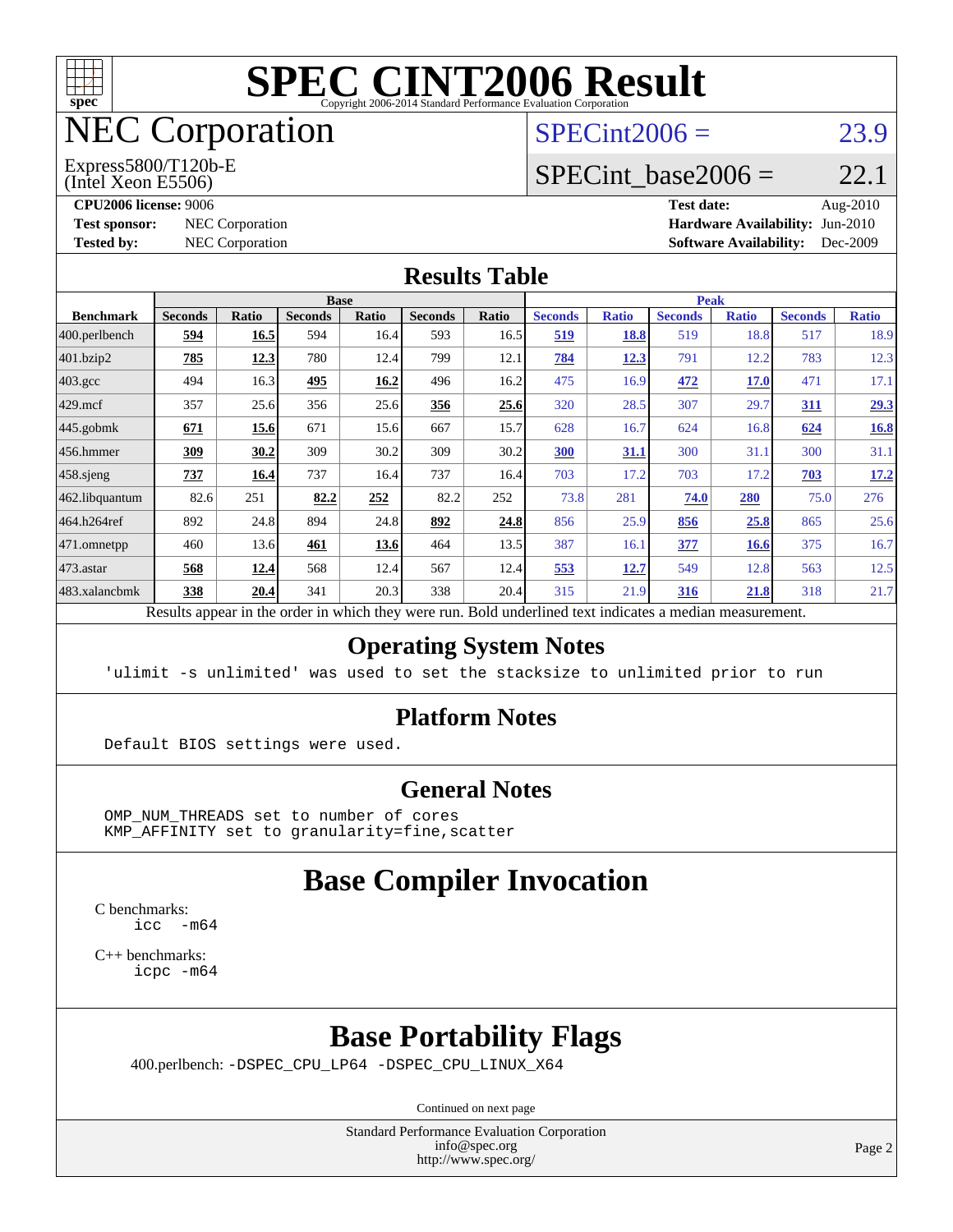

NEC Corporation

(Intel Xeon E5506) Express5800/T120b-E  $SPECint2006 = 23.9$  $SPECint2006 = 23.9$ 

SPECint base2006 =  $22.1$ 

| <b>Test sponsor:</b> | <b>NEC</b> Corporation |
|----------------------|------------------------|
| <b>Tested by:</b>    | <b>NEC</b> Corporation |

**[CPU2006 license:](http://www.spec.org/auto/cpu2006/Docs/result-fields.html#CPU2006license)** 9006 **[Test date:](http://www.spec.org/auto/cpu2006/Docs/result-fields.html#Testdate)** Aug-2010 **[Hardware Availability:](http://www.spec.org/auto/cpu2006/Docs/result-fields.html#HardwareAvailability)** Jun-2010 **[Software Availability:](http://www.spec.org/auto/cpu2006/Docs/result-fields.html#SoftwareAvailability)** Dec-2009

### **[Base Portability Flags \(Continued\)](http://www.spec.org/auto/cpu2006/Docs/result-fields.html#BasePortabilityFlags)**

 401.bzip2: [-DSPEC\\_CPU\\_LP64](http://www.spec.org/cpu2006/results/res2010q3/cpu2006-20100829-13104.flags.html#suite_basePORTABILITY401_bzip2_DSPEC_CPU_LP64) 403.gcc: [-DSPEC\\_CPU\\_LP64](http://www.spec.org/cpu2006/results/res2010q3/cpu2006-20100829-13104.flags.html#suite_basePORTABILITY403_gcc_DSPEC_CPU_LP64) 429.mcf: [-DSPEC\\_CPU\\_LP64](http://www.spec.org/cpu2006/results/res2010q3/cpu2006-20100829-13104.flags.html#suite_basePORTABILITY429_mcf_DSPEC_CPU_LP64) 445.gobmk: [-DSPEC\\_CPU\\_LP64](http://www.spec.org/cpu2006/results/res2010q3/cpu2006-20100829-13104.flags.html#suite_basePORTABILITY445_gobmk_DSPEC_CPU_LP64) 456.hmmer: [-DSPEC\\_CPU\\_LP64](http://www.spec.org/cpu2006/results/res2010q3/cpu2006-20100829-13104.flags.html#suite_basePORTABILITY456_hmmer_DSPEC_CPU_LP64) 458.sjeng: [-DSPEC\\_CPU\\_LP64](http://www.spec.org/cpu2006/results/res2010q3/cpu2006-20100829-13104.flags.html#suite_basePORTABILITY458_sjeng_DSPEC_CPU_LP64) 462.libquantum: [-DSPEC\\_CPU\\_LP64](http://www.spec.org/cpu2006/results/res2010q3/cpu2006-20100829-13104.flags.html#suite_basePORTABILITY462_libquantum_DSPEC_CPU_LP64) [-DSPEC\\_CPU\\_LINUX](http://www.spec.org/cpu2006/results/res2010q3/cpu2006-20100829-13104.flags.html#b462.libquantum_baseCPORTABILITY_DSPEC_CPU_LINUX) 464.h264ref: [-DSPEC\\_CPU\\_LP64](http://www.spec.org/cpu2006/results/res2010q3/cpu2006-20100829-13104.flags.html#suite_basePORTABILITY464_h264ref_DSPEC_CPU_LP64) 471.omnetpp: [-DSPEC\\_CPU\\_LP64](http://www.spec.org/cpu2006/results/res2010q3/cpu2006-20100829-13104.flags.html#suite_basePORTABILITY471_omnetpp_DSPEC_CPU_LP64) 473.astar: [-DSPEC\\_CPU\\_LP64](http://www.spec.org/cpu2006/results/res2010q3/cpu2006-20100829-13104.flags.html#suite_basePORTABILITY473_astar_DSPEC_CPU_LP64) 483.xalancbmk: [-DSPEC\\_CPU\\_LP64](http://www.spec.org/cpu2006/results/res2010q3/cpu2006-20100829-13104.flags.html#suite_basePORTABILITY483_xalancbmk_DSPEC_CPU_LP64) [-DSPEC\\_CPU\\_LINUX](http://www.spec.org/cpu2006/results/res2010q3/cpu2006-20100829-13104.flags.html#b483.xalancbmk_baseCXXPORTABILITY_DSPEC_CPU_LINUX)

#### **[Base Optimization Flags](http://www.spec.org/auto/cpu2006/Docs/result-fields.html#BaseOptimizationFlags)**

[C benchmarks](http://www.spec.org/auto/cpu2006/Docs/result-fields.html#Cbenchmarks):

[-xSSE4.2](http://www.spec.org/cpu2006/results/res2010q3/cpu2006-20100829-13104.flags.html#user_CCbase_f-xSSE42_f91528193cf0b216347adb8b939d4107) [-ipo](http://www.spec.org/cpu2006/results/res2010q3/cpu2006-20100829-13104.flags.html#user_CCbase_f-ipo) [-O3](http://www.spec.org/cpu2006/results/res2010q3/cpu2006-20100829-13104.flags.html#user_CCbase_f-O3) [-no-prec-div](http://www.spec.org/cpu2006/results/res2010q3/cpu2006-20100829-13104.flags.html#user_CCbase_f-no-prec-div) [-static](http://www.spec.org/cpu2006/results/res2010q3/cpu2006-20100829-13104.flags.html#user_CCbase_f-static) [-parallel](http://www.spec.org/cpu2006/results/res2010q3/cpu2006-20100829-13104.flags.html#user_CCbase_f-parallel) [-opt-prefetch](http://www.spec.org/cpu2006/results/res2010q3/cpu2006-20100829-13104.flags.html#user_CCbase_f-opt-prefetch)

[C++ benchmarks:](http://www.spec.org/auto/cpu2006/Docs/result-fields.html#CXXbenchmarks)

[-xSSE4.2](http://www.spec.org/cpu2006/results/res2010q3/cpu2006-20100829-13104.flags.html#user_CXXbase_f-xSSE42_f91528193cf0b216347adb8b939d4107) [-ipo](http://www.spec.org/cpu2006/results/res2010q3/cpu2006-20100829-13104.flags.html#user_CXXbase_f-ipo) [-O3](http://www.spec.org/cpu2006/results/res2010q3/cpu2006-20100829-13104.flags.html#user_CXXbase_f-O3) [-no-prec-div](http://www.spec.org/cpu2006/results/res2010q3/cpu2006-20100829-13104.flags.html#user_CXXbase_f-no-prec-div) [-opt-prefetch](http://www.spec.org/cpu2006/results/res2010q3/cpu2006-20100829-13104.flags.html#user_CXXbase_f-opt-prefetch) [-Wl,-z,muldefs](http://www.spec.org/cpu2006/results/res2010q3/cpu2006-20100829-13104.flags.html#user_CXXbase_link_force_multiple1_74079c344b956b9658436fd1b6dd3a8a) [-L/opt/SmartHeap\\_8.1/lib64 -lsmartheap64](http://www.spec.org/cpu2006/results/res2010q3/cpu2006-20100829-13104.flags.html#user_CXXbase_SmartHeap64_7ff9c3d8ca51c2767359d6aa2f519d77)

### **[Base Other Flags](http://www.spec.org/auto/cpu2006/Docs/result-fields.html#BaseOtherFlags)**

[C benchmarks](http://www.spec.org/auto/cpu2006/Docs/result-fields.html#Cbenchmarks):

403.gcc: [-Dalloca=\\_alloca](http://www.spec.org/cpu2006/results/res2010q3/cpu2006-20100829-13104.flags.html#b403.gcc_baseEXTRA_CFLAGS_Dalloca_be3056838c12de2578596ca5467af7f3)

#### **[Peak Compiler Invocation](http://www.spec.org/auto/cpu2006/Docs/result-fields.html#PeakCompilerInvocation)**

[C benchmarks \(except as noted below\)](http://www.spec.org/auto/cpu2006/Docs/result-fields.html#Cbenchmarksexceptasnotedbelow): [icc -m64](http://www.spec.org/cpu2006/results/res2010q3/cpu2006-20100829-13104.flags.html#user_CCpeak_intel_icc_64bit_f346026e86af2a669e726fe758c88044)

400.perlbench: [icc -m32](http://www.spec.org/cpu2006/results/res2010q3/cpu2006-20100829-13104.flags.html#user_peakCCLD400_perlbench_intel_icc_32bit_a6a621f8d50482236b970c6ac5f55f93)

429.mcf: [icc -m32](http://www.spec.org/cpu2006/results/res2010q3/cpu2006-20100829-13104.flags.html#user_peakCCLD429_mcf_intel_icc_32bit_a6a621f8d50482236b970c6ac5f55f93)

445.gobmk: [icc -m32](http://www.spec.org/cpu2006/results/res2010q3/cpu2006-20100829-13104.flags.html#user_peakCCLD445_gobmk_intel_icc_32bit_a6a621f8d50482236b970c6ac5f55f93)

464.h264ref: [icc -m32](http://www.spec.org/cpu2006/results/res2010q3/cpu2006-20100829-13104.flags.html#user_peakCCLD464_h264ref_intel_icc_32bit_a6a621f8d50482236b970c6ac5f55f93)

[C++ benchmarks \(except as noted below\):](http://www.spec.org/auto/cpu2006/Docs/result-fields.html#CXXbenchmarksexceptasnotedbelow) [icpc -m32](http://www.spec.org/cpu2006/results/res2010q3/cpu2006-20100829-13104.flags.html#user_CXXpeak_intel_icpc_32bit_4e5a5ef1a53fd332b3c49e69c3330699)

Continued on next page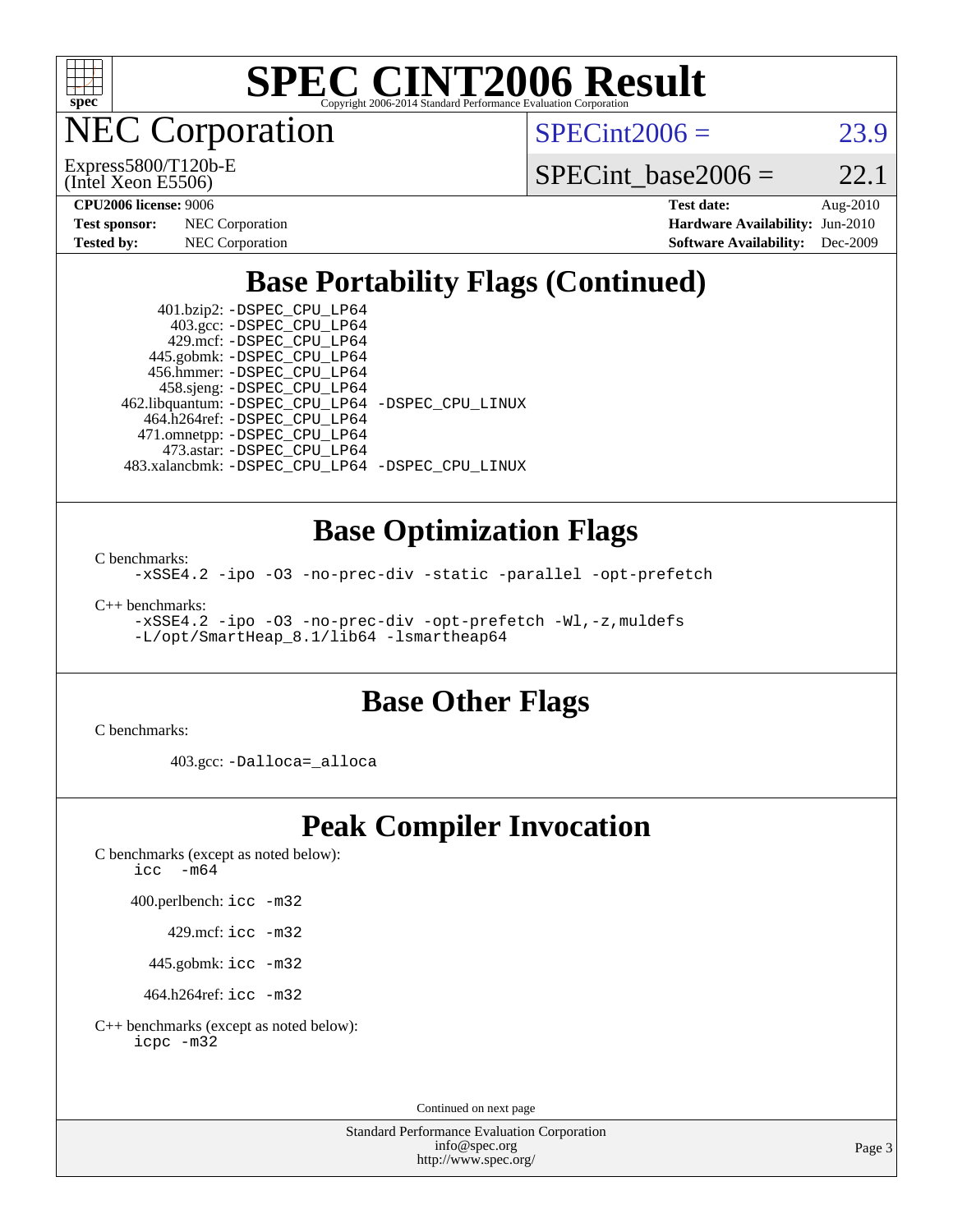

**EC Corporation** 

 $SPECint2006 = 23.9$  $SPECint2006 = 23.9$ 

(Intel Xeon E5506) Express5800/T120b-E SPECint base2006 =  $22.1$ 

**[CPU2006 license:](http://www.spec.org/auto/cpu2006/Docs/result-fields.html#CPU2006license)** 9006 **[Test date:](http://www.spec.org/auto/cpu2006/Docs/result-fields.html#Testdate)** Aug-2010 **[Test sponsor:](http://www.spec.org/auto/cpu2006/Docs/result-fields.html#Testsponsor)** NEC Corporation **[Hardware Availability:](http://www.spec.org/auto/cpu2006/Docs/result-fields.html#HardwareAvailability)** Jun-2010 **[Tested by:](http://www.spec.org/auto/cpu2006/Docs/result-fields.html#Testedby)** NEC Corporation **[Software Availability:](http://www.spec.org/auto/cpu2006/Docs/result-fields.html#SoftwareAvailability)** Dec-2009

### **[Peak Compiler Invocation \(Continued\)](http://www.spec.org/auto/cpu2006/Docs/result-fields.html#PeakCompilerInvocation)**

473.astar: [icpc -m64](http://www.spec.org/cpu2006/results/res2010q3/cpu2006-20100829-13104.flags.html#user_peakCXXLD473_astar_intel_icpc_64bit_fc66a5337ce925472a5c54ad6a0de310)

#### **[Peak Portability Flags](http://www.spec.org/auto/cpu2006/Docs/result-fields.html#PeakPortabilityFlags)**

 400.perlbench: [-DSPEC\\_CPU\\_LINUX\\_IA32](http://www.spec.org/cpu2006/results/res2010q3/cpu2006-20100829-13104.flags.html#b400.perlbench_peakCPORTABILITY_DSPEC_CPU_LINUX_IA32) 401.bzip2: [-DSPEC\\_CPU\\_LP64](http://www.spec.org/cpu2006/results/res2010q3/cpu2006-20100829-13104.flags.html#suite_peakPORTABILITY401_bzip2_DSPEC_CPU_LP64)

 403.gcc: [-DSPEC\\_CPU\\_LP64](http://www.spec.org/cpu2006/results/res2010q3/cpu2006-20100829-13104.flags.html#suite_peakPORTABILITY403_gcc_DSPEC_CPU_LP64) 456.hmmer: [-DSPEC\\_CPU\\_LP64](http://www.spec.org/cpu2006/results/res2010q3/cpu2006-20100829-13104.flags.html#suite_peakPORTABILITY456_hmmer_DSPEC_CPU_LP64) 458.sjeng: [-DSPEC\\_CPU\\_LP64](http://www.spec.org/cpu2006/results/res2010q3/cpu2006-20100829-13104.flags.html#suite_peakPORTABILITY458_sjeng_DSPEC_CPU_LP64) 462.libquantum: [-DSPEC\\_CPU\\_LP64](http://www.spec.org/cpu2006/results/res2010q3/cpu2006-20100829-13104.flags.html#suite_peakPORTABILITY462_libquantum_DSPEC_CPU_LP64) [-DSPEC\\_CPU\\_LINUX](http://www.spec.org/cpu2006/results/res2010q3/cpu2006-20100829-13104.flags.html#b462.libquantum_peakCPORTABILITY_DSPEC_CPU_LINUX) 473.astar: [-DSPEC\\_CPU\\_LP64](http://www.spec.org/cpu2006/results/res2010q3/cpu2006-20100829-13104.flags.html#suite_peakPORTABILITY473_astar_DSPEC_CPU_LP64) 483.xalancbmk: [-DSPEC\\_CPU\\_LINUX](http://www.spec.org/cpu2006/results/res2010q3/cpu2006-20100829-13104.flags.html#b483.xalancbmk_peakCXXPORTABILITY_DSPEC_CPU_LINUX)

### **[Peak Optimization Flags](http://www.spec.org/auto/cpu2006/Docs/result-fields.html#PeakOptimizationFlags)**

[C benchmarks](http://www.spec.org/auto/cpu2006/Docs/result-fields.html#Cbenchmarks):

 400.perlbench: [-xSSE4.2](http://www.spec.org/cpu2006/results/res2010q3/cpu2006-20100829-13104.flags.html#user_peakPASS2_CFLAGSPASS2_LDCFLAGS400_perlbench_f-xSSE42_f91528193cf0b216347adb8b939d4107)(pass 2) [-prof-gen](http://www.spec.org/cpu2006/results/res2010q3/cpu2006-20100829-13104.flags.html#user_peakPASS1_CFLAGSPASS1_LDCFLAGS400_perlbench_prof_gen_e43856698f6ca7b7e442dfd80e94a8fc)(pass 1) [-ipo](http://www.spec.org/cpu2006/results/res2010q3/cpu2006-20100829-13104.flags.html#user_peakPASS2_CFLAGSPASS2_LDCFLAGS400_perlbench_f-ipo)(pass 2) [-O3](http://www.spec.org/cpu2006/results/res2010q3/cpu2006-20100829-13104.flags.html#user_peakPASS2_CFLAGSPASS2_LDCFLAGS400_perlbench_f-O3)(pass 2) [-no-prec-div](http://www.spec.org/cpu2006/results/res2010q3/cpu2006-20100829-13104.flags.html#user_peakPASS2_CFLAGSPASS2_LDCFLAGS400_perlbench_f-no-prec-div)(pass 2) [-static](http://www.spec.org/cpu2006/results/res2010q3/cpu2006-20100829-13104.flags.html#user_peakPASS2_CFLAGSPASS2_LDCFLAGS400_perlbench_f-static)(pass 2) [-prof-use](http://www.spec.org/cpu2006/results/res2010q3/cpu2006-20100829-13104.flags.html#user_peakPASS2_CFLAGSPASS2_LDCFLAGS400_perlbench_prof_use_bccf7792157ff70d64e32fe3e1250b55)(pass 2) [-ansi-alias](http://www.spec.org/cpu2006/results/res2010q3/cpu2006-20100829-13104.flags.html#user_peakCOPTIMIZE400_perlbench_f-ansi-alias) [-opt-prefetch](http://www.spec.org/cpu2006/results/res2010q3/cpu2006-20100829-13104.flags.html#user_peakCOPTIMIZE400_perlbench_f-opt-prefetch) 401.bzip2: [-xSSE4.2](http://www.spec.org/cpu2006/results/res2010q3/cpu2006-20100829-13104.flags.html#user_peakPASS2_CFLAGSPASS2_LDCFLAGS401_bzip2_f-xSSE42_f91528193cf0b216347adb8b939d4107)(pass 2) [-prof-gen](http://www.spec.org/cpu2006/results/res2010q3/cpu2006-20100829-13104.flags.html#user_peakPASS1_CFLAGSPASS1_LDCFLAGS401_bzip2_prof_gen_e43856698f6ca7b7e442dfd80e94a8fc)(pass 1) [-ipo](http://www.spec.org/cpu2006/results/res2010q3/cpu2006-20100829-13104.flags.html#user_peakPASS2_CFLAGSPASS2_LDCFLAGS401_bzip2_f-ipo)(pass 2) [-O3](http://www.spec.org/cpu2006/results/res2010q3/cpu2006-20100829-13104.flags.html#user_peakPASS2_CFLAGSPASS2_LDCFLAGS401_bzip2_f-O3)(pass 2) [-no-prec-div](http://www.spec.org/cpu2006/results/res2010q3/cpu2006-20100829-13104.flags.html#user_peakCOPTIMIZEPASS2_CFLAGSPASS2_LDCFLAGS401_bzip2_f-no-prec-div) [-static](http://www.spec.org/cpu2006/results/res2010q3/cpu2006-20100829-13104.flags.html#user_peakPASS2_CFLAGSPASS2_LDCFLAGS401_bzip2_f-static)(pass 2) [-prof-use](http://www.spec.org/cpu2006/results/res2010q3/cpu2006-20100829-13104.flags.html#user_peakPASS2_CFLAGSPASS2_LDCFLAGS401_bzip2_prof_use_bccf7792157ff70d64e32fe3e1250b55)(pass 2) [-auto-ilp32](http://www.spec.org/cpu2006/results/res2010q3/cpu2006-20100829-13104.flags.html#user_peakCOPTIMIZE401_bzip2_f-auto-ilp32) [-opt-prefetch](http://www.spec.org/cpu2006/results/res2010q3/cpu2006-20100829-13104.flags.html#user_peakCOPTIMIZE401_bzip2_f-opt-prefetch) [-ansi-alias](http://www.spec.org/cpu2006/results/res2010q3/cpu2006-20100829-13104.flags.html#user_peakCOPTIMIZE401_bzip2_f-ansi-alias) 403.gcc: [-xSSE4.2](http://www.spec.org/cpu2006/results/res2010q3/cpu2006-20100829-13104.flags.html#user_peakCOPTIMIZE403_gcc_f-xSSE42_f91528193cf0b216347adb8b939d4107) [-ipo](http://www.spec.org/cpu2006/results/res2010q3/cpu2006-20100829-13104.flags.html#user_peakCOPTIMIZE403_gcc_f-ipo) [-O3](http://www.spec.org/cpu2006/results/res2010q3/cpu2006-20100829-13104.flags.html#user_peakCOPTIMIZE403_gcc_f-O3) [-no-prec-div](http://www.spec.org/cpu2006/results/res2010q3/cpu2006-20100829-13104.flags.html#user_peakCOPTIMIZE403_gcc_f-no-prec-div) [-static](http://www.spec.org/cpu2006/results/res2010q3/cpu2006-20100829-13104.flags.html#user_peakCOPTIMIZE403_gcc_f-static) [-inline-calloc](http://www.spec.org/cpu2006/results/res2010q3/cpu2006-20100829-13104.flags.html#user_peakCOPTIMIZE403_gcc_f-inline-calloc) [-opt-malloc-options=3](http://www.spec.org/cpu2006/results/res2010q3/cpu2006-20100829-13104.flags.html#user_peakCOPTIMIZE403_gcc_f-opt-malloc-options_13ab9b803cf986b4ee62f0a5998c2238) [-auto-ilp32](http://www.spec.org/cpu2006/results/res2010q3/cpu2006-20100829-13104.flags.html#user_peakCOPTIMIZE403_gcc_f-auto-ilp32) 429.mcf: [-xSSE4.2](http://www.spec.org/cpu2006/results/res2010q3/cpu2006-20100829-13104.flags.html#user_peakCOPTIMIZE429_mcf_f-xSSE42_f91528193cf0b216347adb8b939d4107) [-ipo](http://www.spec.org/cpu2006/results/res2010q3/cpu2006-20100829-13104.flags.html#user_peakCOPTIMIZE429_mcf_f-ipo) [-O3](http://www.spec.org/cpu2006/results/res2010q3/cpu2006-20100829-13104.flags.html#user_peakCOPTIMIZE429_mcf_f-O3) [-no-prec-div](http://www.spec.org/cpu2006/results/res2010q3/cpu2006-20100829-13104.flags.html#user_peakCOPTIMIZE429_mcf_f-no-prec-div) [-static](http://www.spec.org/cpu2006/results/res2010q3/cpu2006-20100829-13104.flags.html#user_peakCOPTIMIZE429_mcf_f-static) [-opt-prefetch](http://www.spec.org/cpu2006/results/res2010q3/cpu2006-20100829-13104.flags.html#user_peakCOPTIMIZE429_mcf_f-opt-prefetch) 445.gobmk: [-xSSE4.2](http://www.spec.org/cpu2006/results/res2010q3/cpu2006-20100829-13104.flags.html#user_peakPASS2_CFLAGSPASS2_LDCFLAGS445_gobmk_f-xSSE42_f91528193cf0b216347adb8b939d4107)(pass 2) [-prof-gen](http://www.spec.org/cpu2006/results/res2010q3/cpu2006-20100829-13104.flags.html#user_peakPASS1_CFLAGSPASS1_LDCFLAGS445_gobmk_prof_gen_e43856698f6ca7b7e442dfd80e94a8fc)(pass 1) [-prof-use](http://www.spec.org/cpu2006/results/res2010q3/cpu2006-20100829-13104.flags.html#user_peakPASS2_CFLAGSPASS2_LDCFLAGS445_gobmk_prof_use_bccf7792157ff70d64e32fe3e1250b55)(pass 2) [-O2](http://www.spec.org/cpu2006/results/res2010q3/cpu2006-20100829-13104.flags.html#user_peakCOPTIMIZE445_gobmk_f-O2) [-ipo](http://www.spec.org/cpu2006/results/res2010q3/cpu2006-20100829-13104.flags.html#user_peakCOPTIMIZE445_gobmk_f-ipo) [-no-prec-div](http://www.spec.org/cpu2006/results/res2010q3/cpu2006-20100829-13104.flags.html#user_peakCOPTIMIZE445_gobmk_f-no-prec-div) [-ansi-alias](http://www.spec.org/cpu2006/results/res2010q3/cpu2006-20100829-13104.flags.html#user_peakCOPTIMIZE445_gobmk_f-ansi-alias) 456.hmmer: [-xSSE4.2](http://www.spec.org/cpu2006/results/res2010q3/cpu2006-20100829-13104.flags.html#user_peakCOPTIMIZE456_hmmer_f-xSSE42_f91528193cf0b216347adb8b939d4107) [-ipo](http://www.spec.org/cpu2006/results/res2010q3/cpu2006-20100829-13104.flags.html#user_peakCOPTIMIZE456_hmmer_f-ipo) [-O3](http://www.spec.org/cpu2006/results/res2010q3/cpu2006-20100829-13104.flags.html#user_peakCOPTIMIZE456_hmmer_f-O3) [-no-prec-div](http://www.spec.org/cpu2006/results/res2010q3/cpu2006-20100829-13104.flags.html#user_peakCOPTIMIZE456_hmmer_f-no-prec-div) [-static](http://www.spec.org/cpu2006/results/res2010q3/cpu2006-20100829-13104.flags.html#user_peakCOPTIMIZE456_hmmer_f-static) [-unroll2](http://www.spec.org/cpu2006/results/res2010q3/cpu2006-20100829-13104.flags.html#user_peakCOPTIMIZE456_hmmer_f-unroll_784dae83bebfb236979b41d2422d7ec2) [-ansi-alias](http://www.spec.org/cpu2006/results/res2010q3/cpu2006-20100829-13104.flags.html#user_peakCOPTIMIZE456_hmmer_f-ansi-alias) [-auto-ilp32](http://www.spec.org/cpu2006/results/res2010q3/cpu2006-20100829-13104.flags.html#user_peakCOPTIMIZE456_hmmer_f-auto-ilp32) 458.sjeng: [-xSSE4.2](http://www.spec.org/cpu2006/results/res2010q3/cpu2006-20100829-13104.flags.html#user_peakPASS2_CFLAGSPASS2_LDCFLAGS458_sjeng_f-xSSE42_f91528193cf0b216347adb8b939d4107)(pass 2) [-prof-gen](http://www.spec.org/cpu2006/results/res2010q3/cpu2006-20100829-13104.flags.html#user_peakPASS1_CFLAGSPASS1_LDCFLAGS458_sjeng_prof_gen_e43856698f6ca7b7e442dfd80e94a8fc)(pass 1) [-ipo](http://www.spec.org/cpu2006/results/res2010q3/cpu2006-20100829-13104.flags.html#user_peakPASS2_CFLAGSPASS2_LDCFLAGS458_sjeng_f-ipo)(pass 2) [-O3](http://www.spec.org/cpu2006/results/res2010q3/cpu2006-20100829-13104.flags.html#user_peakPASS2_CFLAGSPASS2_LDCFLAGS458_sjeng_f-O3)(pass 2) [-no-prec-div](http://www.spec.org/cpu2006/results/res2010q3/cpu2006-20100829-13104.flags.html#user_peakPASS2_CFLAGSPASS2_LDCFLAGS458_sjeng_f-no-prec-div)(pass 2) [-static](http://www.spec.org/cpu2006/results/res2010q3/cpu2006-20100829-13104.flags.html#user_peakPASS2_CFLAGSPASS2_LDCFLAGS458_sjeng_f-static)(pass 2) [-prof-use](http://www.spec.org/cpu2006/results/res2010q3/cpu2006-20100829-13104.flags.html#user_peakPASS2_CFLAGSPASS2_LDCFLAGS458_sjeng_prof_use_bccf7792157ff70d64e32fe3e1250b55)(pass 2) [-unroll4](http://www.spec.org/cpu2006/results/res2010q3/cpu2006-20100829-13104.flags.html#user_peakCOPTIMIZE458_sjeng_f-unroll_4e5e4ed65b7fd20bdcd365bec371b81f) 462.libquantum: [-xSSE4.2](http://www.spec.org/cpu2006/results/res2010q3/cpu2006-20100829-13104.flags.html#user_peakCOPTIMIZE462_libquantum_f-xSSE42_f91528193cf0b216347adb8b939d4107) [-ipo](http://www.spec.org/cpu2006/results/res2010q3/cpu2006-20100829-13104.flags.html#user_peakCOPTIMIZE462_libquantum_f-ipo) [-O3](http://www.spec.org/cpu2006/results/res2010q3/cpu2006-20100829-13104.flags.html#user_peakCOPTIMIZE462_libquantum_f-O3) [-no-prec-div](http://www.spec.org/cpu2006/results/res2010q3/cpu2006-20100829-13104.flags.html#user_peakCOPTIMIZE462_libquantum_f-no-prec-div) [-static](http://www.spec.org/cpu2006/results/res2010q3/cpu2006-20100829-13104.flags.html#user_peakCOPTIMIZE462_libquantum_f-static) [-parallel](http://www.spec.org/cpu2006/results/res2010q3/cpu2006-20100829-13104.flags.html#user_peakCOPTIMIZE462_libquantum_f-parallel) [-opt-prefetch](http://www.spec.org/cpu2006/results/res2010q3/cpu2006-20100829-13104.flags.html#user_peakCOPTIMIZE462_libquantum_f-opt-prefetch) [-par-schedule-static=32768](http://www.spec.org/cpu2006/results/res2010q3/cpu2006-20100829-13104.flags.html#user_peakCOPTIMIZE462_libquantum_f-par-schedule_9386bcd99ba64e99ee01d1aafefddd14) [-ansi-alias](http://www.spec.org/cpu2006/results/res2010q3/cpu2006-20100829-13104.flags.html#user_peakCOPTIMIZE462_libquantum_f-ansi-alias) 464.h264ref: [-xSSE4.2](http://www.spec.org/cpu2006/results/res2010q3/cpu2006-20100829-13104.flags.html#user_peakPASS2_CFLAGSPASS2_LDCFLAGS464_h264ref_f-xSSE42_f91528193cf0b216347adb8b939d4107)(pass 2) [-prof-gen](http://www.spec.org/cpu2006/results/res2010q3/cpu2006-20100829-13104.flags.html#user_peakPASS1_CFLAGSPASS1_LDCFLAGS464_h264ref_prof_gen_e43856698f6ca7b7e442dfd80e94a8fc)(pass 1) [-ipo](http://www.spec.org/cpu2006/results/res2010q3/cpu2006-20100829-13104.flags.html#user_peakPASS2_CFLAGSPASS2_LDCFLAGS464_h264ref_f-ipo)(pass 2) [-O3](http://www.spec.org/cpu2006/results/res2010q3/cpu2006-20100829-13104.flags.html#user_peakPASS2_CFLAGSPASS2_LDCFLAGS464_h264ref_f-O3)(pass 2) [-no-prec-div](http://www.spec.org/cpu2006/results/res2010q3/cpu2006-20100829-13104.flags.html#user_peakPASS2_CFLAGSPASS2_LDCFLAGS464_h264ref_f-no-prec-div)(pass 2) [-static](http://www.spec.org/cpu2006/results/res2010q3/cpu2006-20100829-13104.flags.html#user_peakPASS2_CFLAGSPASS2_LDCFLAGS464_h264ref_f-static)(pass 2) [-prof-use](http://www.spec.org/cpu2006/results/res2010q3/cpu2006-20100829-13104.flags.html#user_peakPASS2_CFLAGSPASS2_LDCFLAGS464_h264ref_prof_use_bccf7792157ff70d64e32fe3e1250b55)(pass 2) [-unroll2](http://www.spec.org/cpu2006/results/res2010q3/cpu2006-20100829-13104.flags.html#user_peakCOPTIMIZE464_h264ref_f-unroll_784dae83bebfb236979b41d2422d7ec2) [-ansi-alias](http://www.spec.org/cpu2006/results/res2010q3/cpu2006-20100829-13104.flags.html#user_peakCOPTIMIZE464_h264ref_f-ansi-alias)

Continued on next page